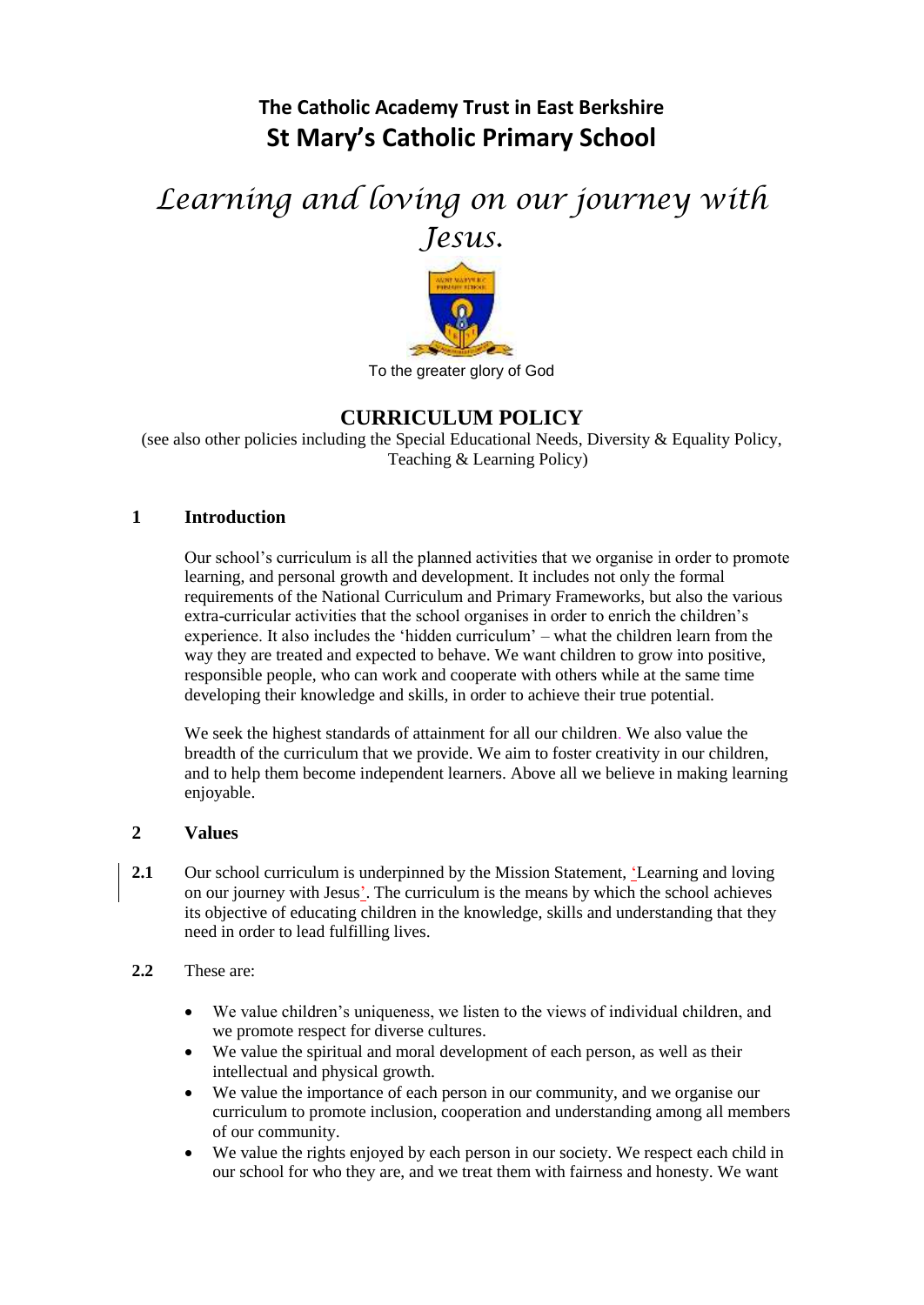to enable each person to be successful, and we provide equal opportunities for all our pupils.

- We will strive to meet the needs of all our children, and to ensure that we meet all statutory requirements regarding inclusion.
- We value our environment, and we want to teach our pupils, through our curriculum, how we should take care of the world, not only for ourselves, but also for future generations.

#### **3 Aims**

- **3.1** The aims of our school curriculum are:
	- to enable all children to learn, and develop their skills, to the best of their ability;
	- to promote a positive attitude towards learning, so that children enjoy coming to school, and acquire a solid basis for lifelong learning;
	- $\bullet$  to teach children the basic skills of literacy, numeracy and computing (IT);
	- to enable children to be creative and to develop their own thinking;
	- to teach children about the developing world, including how their environment and society have changed over time;
	- to help children understand Britain's cultural heritage;
	- to appreciate and value the contribution made by all ethnic groups in our multicultural society;
	- to enable children to be positive citizens;
	- to fulfil all the requirements of the National Curriculum 2014 and the Diocesan "God Matters" programme;
	- to teach children to have an awareness of their own spiritual development, and to distinguish right from wrong;
	- to help children understand the importance of truth and fairness, so that they grow up committed to equal opportunities for all;
	- to enable children to have respect for themselves and high self-esteem, and to live and work cooperatively with others.

#### **4 Organisation and planning**

- **4.1** We plan our curriculum in three phases. We agree a long-term plan for each key stage. This indicates what topics are to be taught in each term, and to which groups of children. We review and, where necessary revise, plans on an annual basis.
- **4.2** Through our medium-term plans we give clear guidance on the objectives and teaching strategies for each topic. We use the National Curriculum 2014 for our medium-term planning. We also use the national programmes of study for much of our medium-term planning in the foundation subjects.
- **4.3** Our short-term plans are those that our teachers write on a weekly or daily basis. We use these to set out the learning objectives for each session, and to identify what resources and activities we are going to use in the lesson.
- **4.4** In the Foundation Stage, and in some areas at Key Stage 1, we adopt an interdisciplinary topic approach to curriculum planning. We plan the curriculum carefully, so that there is coherent and full coverage of all aspects of the National Curriculum 2014 and early learning goals, and there is planned progression in all curriculum areas.
- **4.5** In some areas at Key Stage1 and Key Stage 2 we teach the foundation subjects separately. This means that, for example, a child may concentrate in one term on a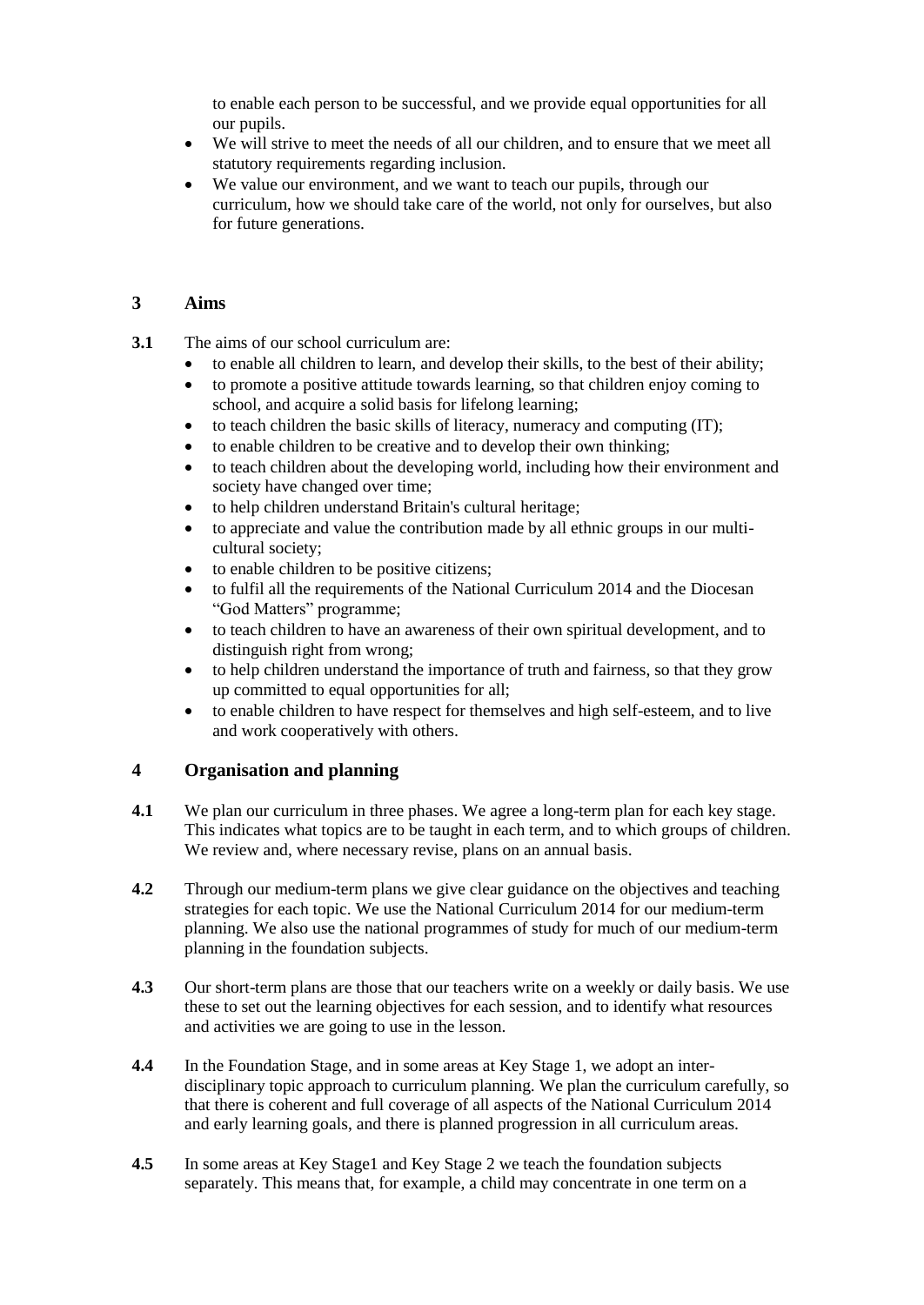history topic, and then switch to a greater emphasis on geography in the next term. Thus, in due course, each child has the opportunity to experience the full range of National Curriculum subjects.

# **5 The curriculum and inclusion**

- **5.1** The curriculum in our school is designed to be accessed by all children who attend the school. If we think it necessary to modify some children's access to the curriculum, in order to meet their needs, then we do this only after their parents have been consulted.
- **5.2** If children have special needs, our school does all it can to meet the individual needs, and we comply with the requirements set out in the SEN Code of Practice. If a child displays signs of having special needs, then his/her teacher makes an assessment of this need. In most instances the teacher is able to provide the resources and educational opportunities that meet the child's needs, within normal class organisation. If a child's need is more severe, we consider the child for a statement of special needs, and we involve the appropriate external agencies in making an assessment. We always provide additional resources and support for children with special needs.
- **5.3** The school provides an Individual Educational Plan (IEP) for each of the children who are on the special needs register. This sets out the nature of the special need, and outlines how the school will aim to address it. The IEP also sets out targets for improvement, so that we can review and monitor the progress of each child at regular intervals.
- **5.4** Some children in our school have disabilities. We are committed to meeting the needs of these children, as we are to meeting the needs of all groups of children within our school. The school complies fully with the requirements of the Equality Act (2010). All reasonable steps are taken to ensure that these children are not placed at a substantial disadvantage compared to non-disabled children. Teaching and learning is appropriately modified for children with disabilities. For example, they may be given additional time to complete certain activities, or the teaching materials may be adapted.
- **5.5** Our schemes of work address the diversity of our society, and reflect the National Curriculum programmes of study.

### **6 The Foundation Stage**

- **6.1** The curriculum that we teach in the reception class meets the requirements set out in the Early Years Foundation Stage standards for Learning, Development and Care; our curriculum planning focuses on the Early Learning Goals, as set out in this and related documents, and on developing children's skills and experiences.
- **6.2** Our school fully supports the principle that young children learn through play, and by engaging in well-planned and structured activities. Teaching in the reception class builds on the experiences of the children in their pre-school learning. We do all we can to build positive partnerships with the various nurseries and other pre-school providers in the area.
- **6.3** Each term in the reception class the teacher will assess the skills development of each child, and record this in the Foundation Stage Profile. This assessment forms an important part of the future curriculum planning for each child.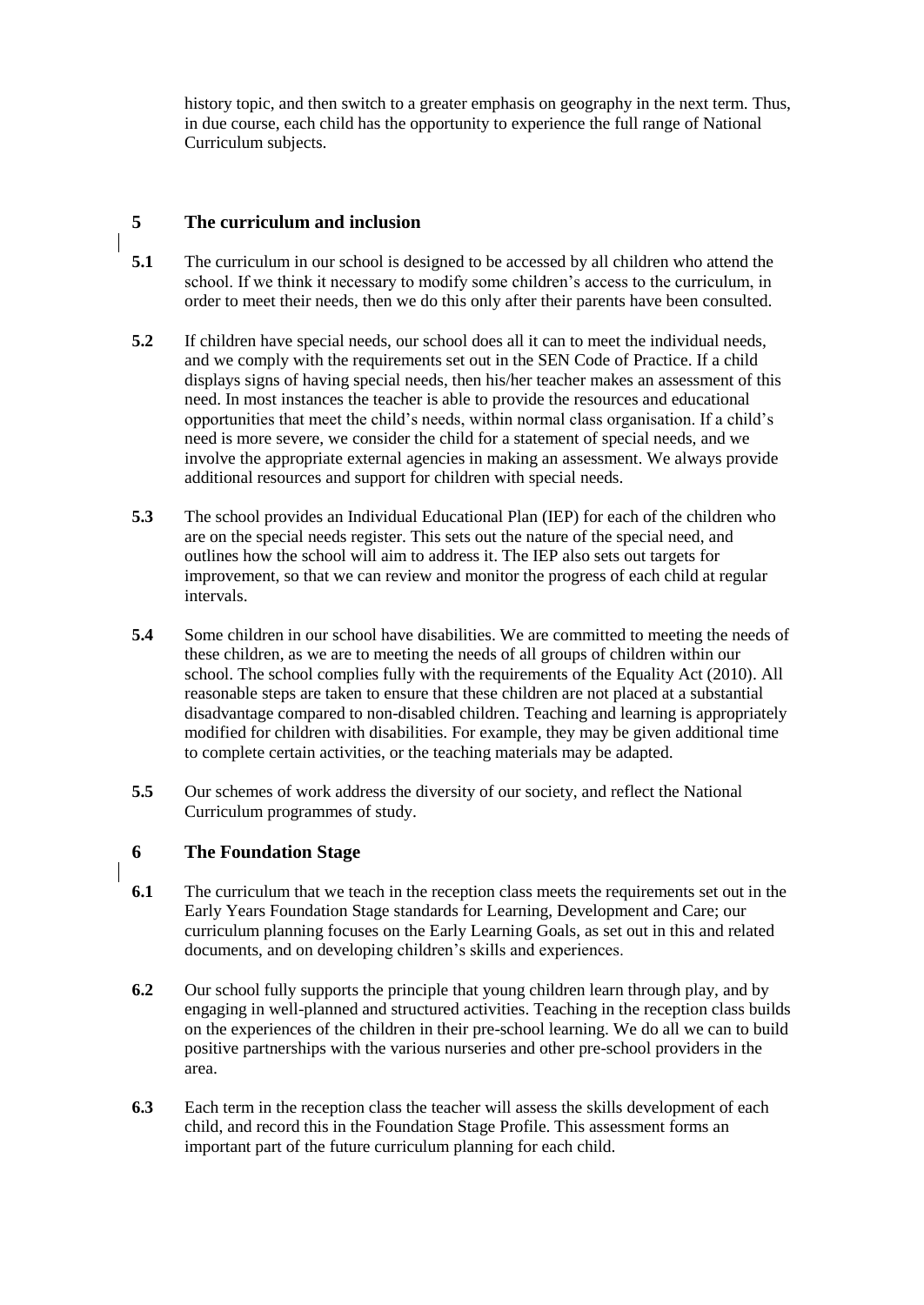**6.4** We are well aware that all children need the support of both the parents and the teachers to make good progress in school. We strive to build positive links with the parents of each child, by keeping them informed about how the children are being taught, and how well each child is progressing.

# **7 Key skills**

**7.1** The following skills have been deemed 'key skills' in the revised National Curriculum:

- communication;
- application of number;
- computing;
- working with others;
- improving one's own learning and performance;
- problem-solving.
- **7.2** In our curriculum planning we emphasise these skills, so that the children's progress in all of these areas can be identified and monitored. As a school we have identified the progression of these skills throughout a child's education at St Mary's and teach these throughout the curriculum. Teachers in all subject areas seek to contribute to a child's progress in these skills, because we believe that all children need to make good progress in these areas if they are to develop their true potential.

#### **8 The role of the subject leader**

- **8.1** The role of the subject leader is to:
	- provide a strategic lead and direction for the subject;
	- support and advise colleagues on issues related to the subject;
	- monitor pupils' progress in that subject area;
	- provide efficient resource management for the subject.
- **8.2** It is the role of each subject leader to keep up to date with developments in their subject, at both national and local level. Through a structured monitoring plan they review the way the subject is taught in the school, and plan for improvement. This development planning links to whole-school objectives and is part of the School Improvement Plan. Each subject leader reviews the curriculum plans for the subject, ensures that there is full coverage of the National Curriculum, and sees that progression is planned into schemes of work.

#### **9 Monitoring and review**

- **9.1** Our governing body's Teaching and Learning committee is responsible for monitoring the way the school curriculum is implemented. This committee reviews each subject area and receives reports from leaders according to its planned timetable.
- **9.2** There is a named governor assigned to each of the following areas: RE, literacy, numeracy and Computing. These governors liaise with the respective subject leaders, and monitor closely the way these subjects are taught. There is also a named governor assigned to special needs, who liaises with the SEN coordinator and Inclusion Manager, and monitors the ways in which special needs are addressed.
- **9.3** The headteacher is responsible for the day-to-day organisation of the curriculum. The headteacher monitors the weekly lesson plans for all teachers, ensuring that all classes